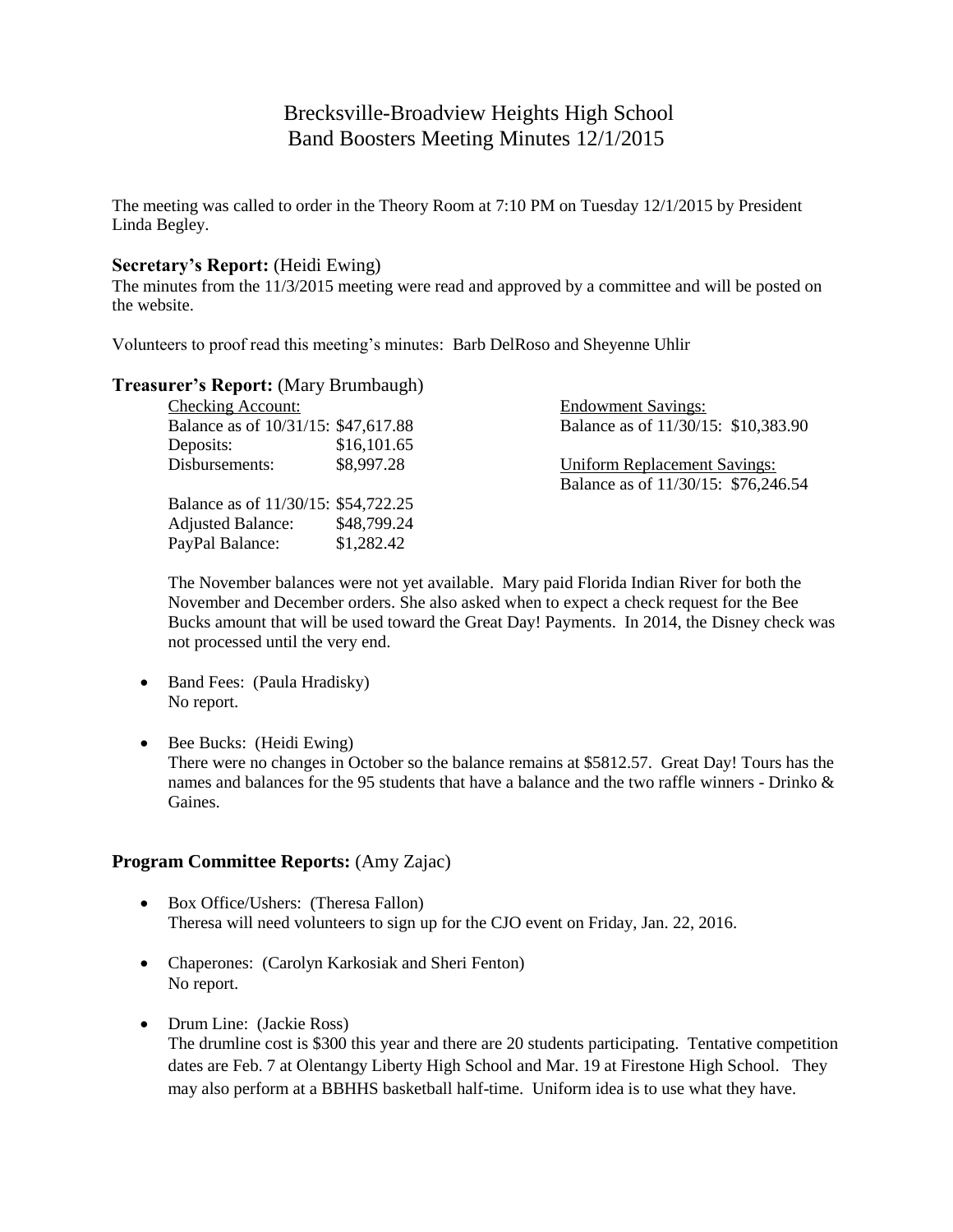- Hospitality/Game Snacks: (Laura Kovach) Dina Packard will setup the dinner on Jan.22 for the Clevleand Jazz Orchestra along with a few volunteers.
- Flagline: (Barb DelRoso & Grace Gaines) They are moving forward with the mini flag clinic that will perform at the pancake breakfast.
- Newsletter: (Michelle Shively) Please send photos to Michelle for newsletter.
- Webmaster: (Janice Schenk) No report.
- PSO: (Michele Mihalich) No report.
- Publicity: (Amy Studer) Please promote CJO since they will keep the first \$3750 in ticket sales (\$10 each) and the Boosters will get any amount over that.
- Sr. Night: (Renee Waite) No report.
- Swarm Board & Decorations: (Jackie Ross) No report.
- Uniforms: (Denise Eder/ Cheryl Dunphy/Lori Losi) Remember to drop off marching uniforms for cleaning and pay the \$7.80. Plans for next year have been discussed with On The Spot and with the continuing contract they are honoring the group rate. Please use them if possible for your dry cleaning needs. All Concert uniforms are delivered. They will need a few volunteers to sell white gloves at the Disney meeting on Feb. 22.
- Yard Signs: (Lori Samhric and AnnMarie Williams) No report.
- Band Alumni: (open) No report.

## **Ways and Means Committee Reports:** (Kathy Drinko)

- Athletic Program: (Michelle Cline) No report.
- Athletic Program Layout: (Michelle Shively) Pictures for the winter program are coming in very slow since they had to push tryouts back to follow the 2 week break between sports rule. Kathy has some of the photos with names and needs help reviewing to make sure they have names and spelling accurate. We will need someone to start learning this process to take over for Michelle.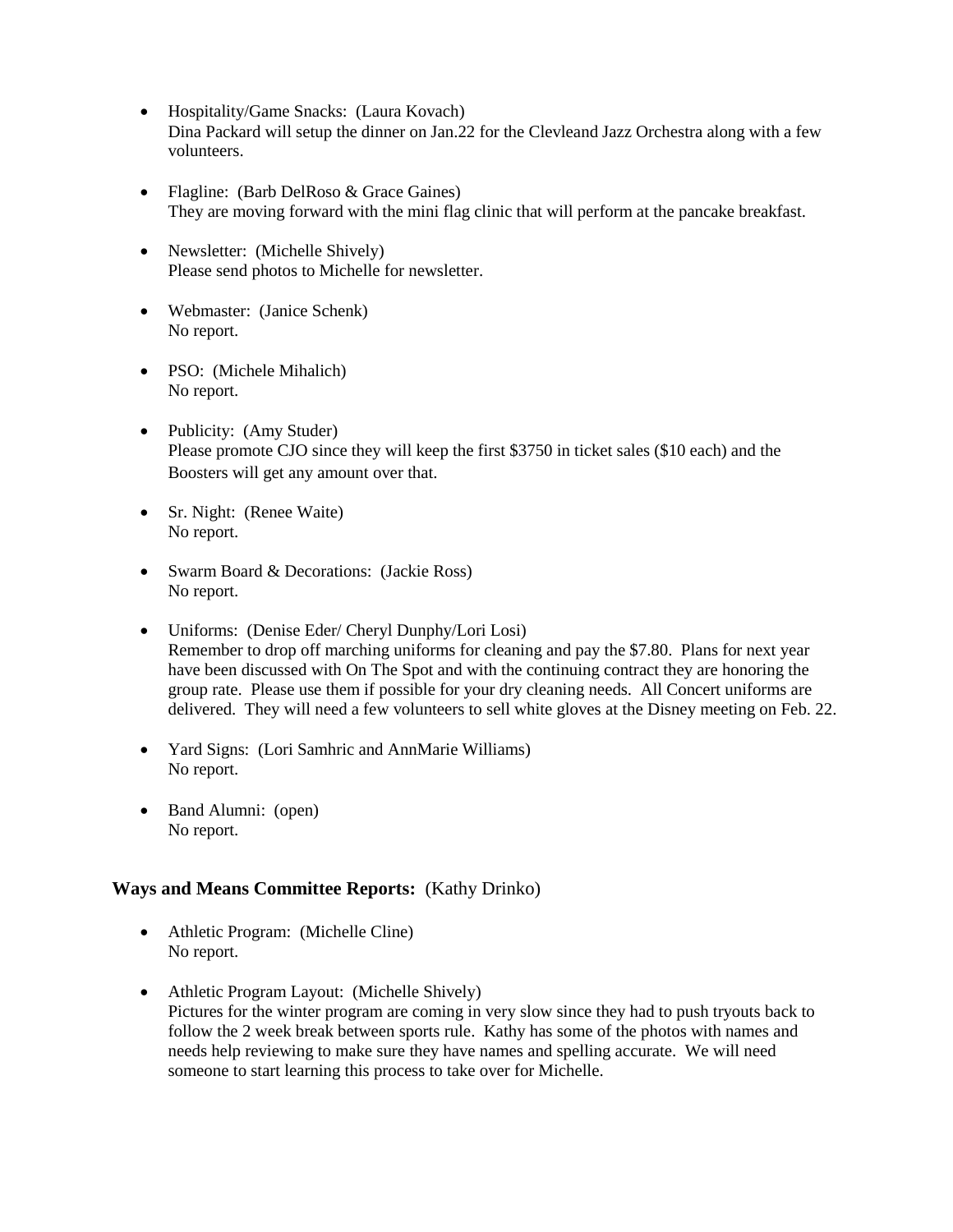- Athletic Program Sales: (Les & Julie Gicei) No report.
- Citrus Fruit Sales: (Kathy Drinko and Lynn Robie) Some extra boxes were ordered and all were sold. Only one November order was lost but we were able to fill it. Many are still asking for extras for December delivery but all 25 extra boxes ordered are spoken for. There were about 650 boxes ordered in Nov. and 470 in Dec. Need volunteers to help with the Dec. 12 delivery. We tried hard to get ready by 10:30. There were more boxes than last year but not as many as some Disney years in the past. Donated 10 boxes to Ronald McDonald house and 8 to Broadview Heights food bank in Nov plus four more in Dec. There were some online orders that didn't indicate a student to profit so those will be used to help a band member with Disney expenses. Send pictures from the donation deliveries to Amy and Michelle.
- Disney Raffle: (Dina Packard) No report.
- Endowment/Patrons: (Theresa Fallon) Theresa will try to get the updated list to Michelle soon for the Winter Program.
- Spirit Wear: (Rose Jonovich and Dina Packard) Spiritwear orders are in and will be delivered at the winter concert.
- Pancake Breakfast/Music in our schools event (Suzanne Orlando) At the meeting with Mr. Wyse, Mrs. Astey and Mrs. Jones, they decided it may not work to include the art with the music in our schools event. The Art Show and Vendor Fair will be moved to noon on Mar. 12. A Fashion Show will be at 5pm. The high school staff lot will be for handicap and senior citizens only.
- Easter Seals: (Nancy Randall)

The truck will be parked at the school Mar. 12 to raise money for the band even though the athletic department now has a permanent collection bin. They will provide us with postcards to send to younger grades and Silver Sneakers, Oaks of Brecksville & Chippewa Place Retirement Community.

## **Band Director's Report:** (Mr. Wyse/Mrs. Astey)

Holiday parade was good with decent weather. Brass & Woodwind Choirs will perform at nursing homes. Using the grant money that was awarded, adjunct faculty will be helping small groups every week until May. Disney commitment forms need turned in to directors by Fri, Dec. 12 and \$350 deposit needs paid to Great Day! Tours by Fri, Dec. 12. We still need a few more chaperones if any parents are interested. Cleveland Jazz Orchestra will perform Jan. 22 and we need to sell more than 375 tickets at \$10 each. We were able to sell about 800 for the Glenn Miller concert a few years ago. We will reach out to North Royalton, Tri-C jazz band and Lakeland. Dec. 5 is the deadline to advertise in the Brecksville and Broadview Heights magazines. Mimi's is online so just need to submit in the next 1-2 weeks. We will be printing the flyers and inviting senior centers and nursing homes to attend. We purchased 100 Sounds of the Stadium CD/DVD to get pricing and sold 94 so far. Just need to sell 2 DVDs (\$25) and 4 CDs (\$16) to break even.